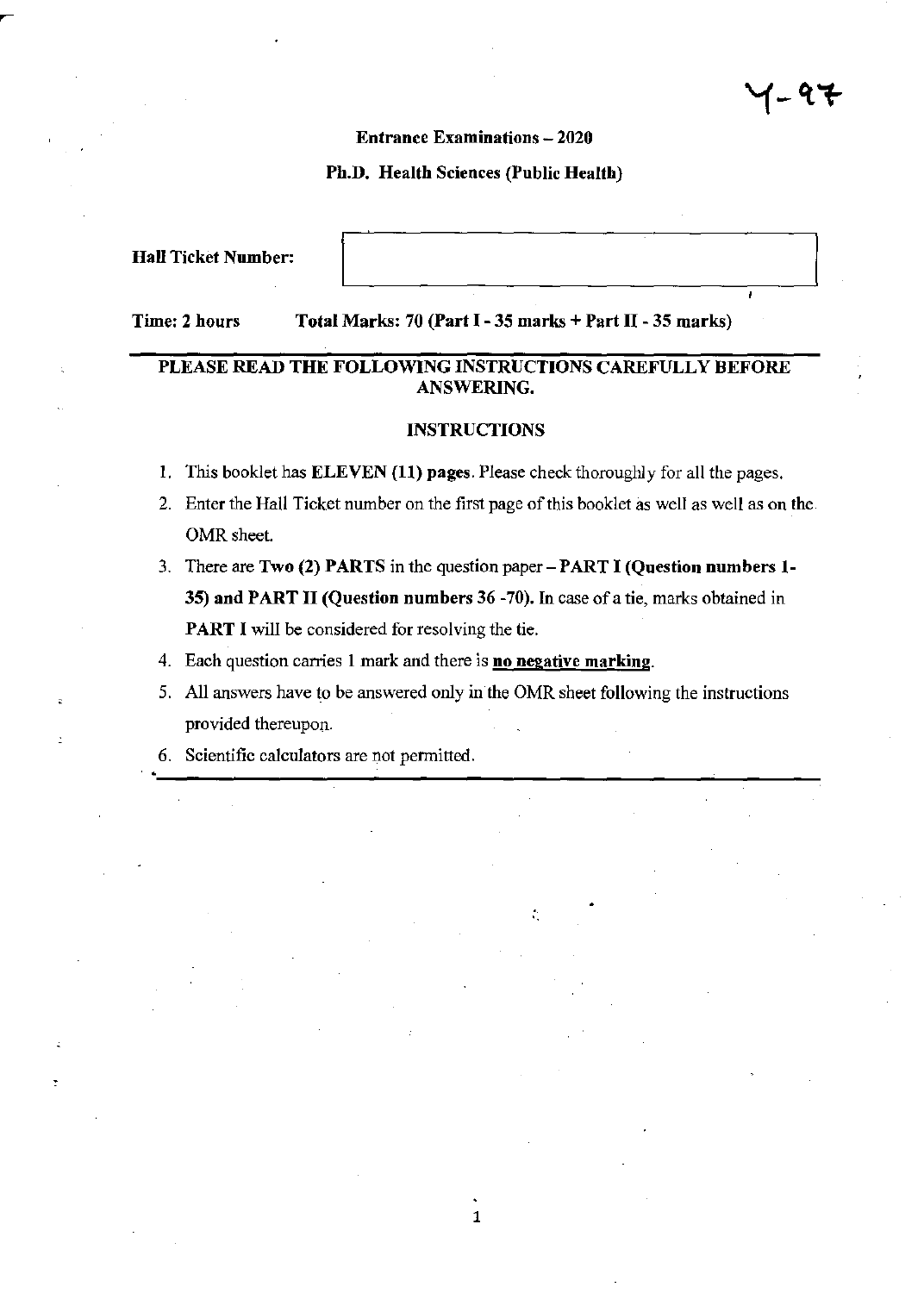イー9キ

#### PART I

#### 1. Research in Health has its uses mostly in all these aspects except:

- A. Strengthening surveillance
- B. Developing Rapid Diagnostics
- C. Driving governance issues
- D. Development of Vaccines and Medicines

# 1<br>2. The number of health researchers are \_\_\_\_\_\_ times more in high income than low income countries:

- A. 67
- B. 43
- C. 81
- D. 33

#### 3. John Snow's investigation of cholera is considered a model for epidemiologic field investigations because it included all except:

- A. Multivariate analysis
- B. Spot map
- C. Recommendation for action
- D. Biological plausibility

#### 4. The hallmark feature of an analytic epidemiologic study is:

- A. Use of an appropriate comparison group
- B. Laboratory confirmation of the diagnosis
- C. Publication in a peer-reviewed journal
- D. Statistical analysis using logistic regression

#### S. Comparing numbers and rates of illness in a community, rates are preferred for:

 $\mathcal{I}_\text{c}$ 

- A. Conducting surveillance for communicable diseases
- . B. Deciding how many doses of immune globulin are needed
- C. Estimating subgroups at highest risk
- D. Telling physicians which strain of influenza is most prevalent

#### 6. Indirect transmission includes which aU of the following except:

- A. Droplet spread
- B. Mosquito-borne
- C. Foodborne
- D. Doorknobs or toilet seats

#### 7. A case definition during an outbreak investigation should specify all except:

- A. Clinical features
- B. Time
- C. Place and Person
- D. Hypothesized exposure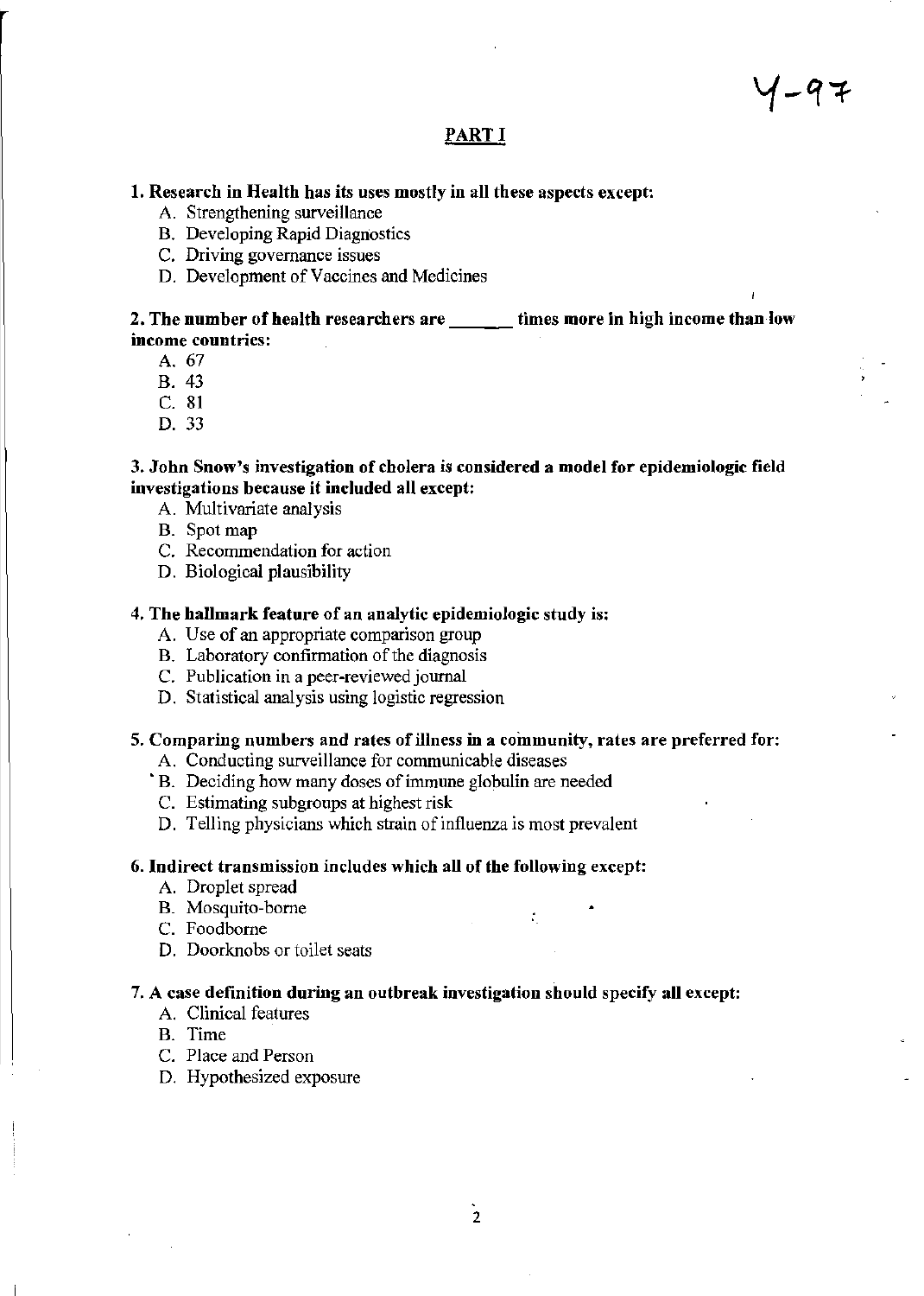#### 8. A spot map is useful for pinpointing all except:

- A. Geographic location of exposures
- B. Disease frequency
- C. Occupational sites
- D. Residence sites

9. Collection of information, its use and its transmission to other levels of health system by non-professional health workers is called:

A. Survey

 $\overline{\mathbf{c}}$ 

- B. Research
- C. Interview
- D. Lay reporting

10. A researcher has to represent the data regarding trends of malaria cases reported during 1975- 1985 throughout the world. Which of the following is applicable to represent his data?

- A. Bar graph
- B. Frequency polygon
- C. Pie chart
- D. Line graph

#### 11. The population Census that will be carried out by the Government of India in 2021 is an example of:

- A. Exploratory Research
- B. Causal Research
- C. Descriptive Research
- D. None of the Above

#### 12. The following are examples or Non-Probability Sampling except:

- A. Cluster Sampling
- B. Convenience Sampling
- C. Judgemental Sampling
- D. Accidental Sampling

#### 13. Randomised Control Trial is a following type of study:

- A. Case-control NOT Cohort
- B. Cohort NOT Case-control
- C. Interventional OR Experimental .
- D. Experimental ONLY

#### 14. In absolutely no correlation the correlation coefficient  $\mathbf{r}'$  will be:

- A.  $r=1$
- B.  $r = -1$
- C.  $r=0.5$
- D.  $r=0$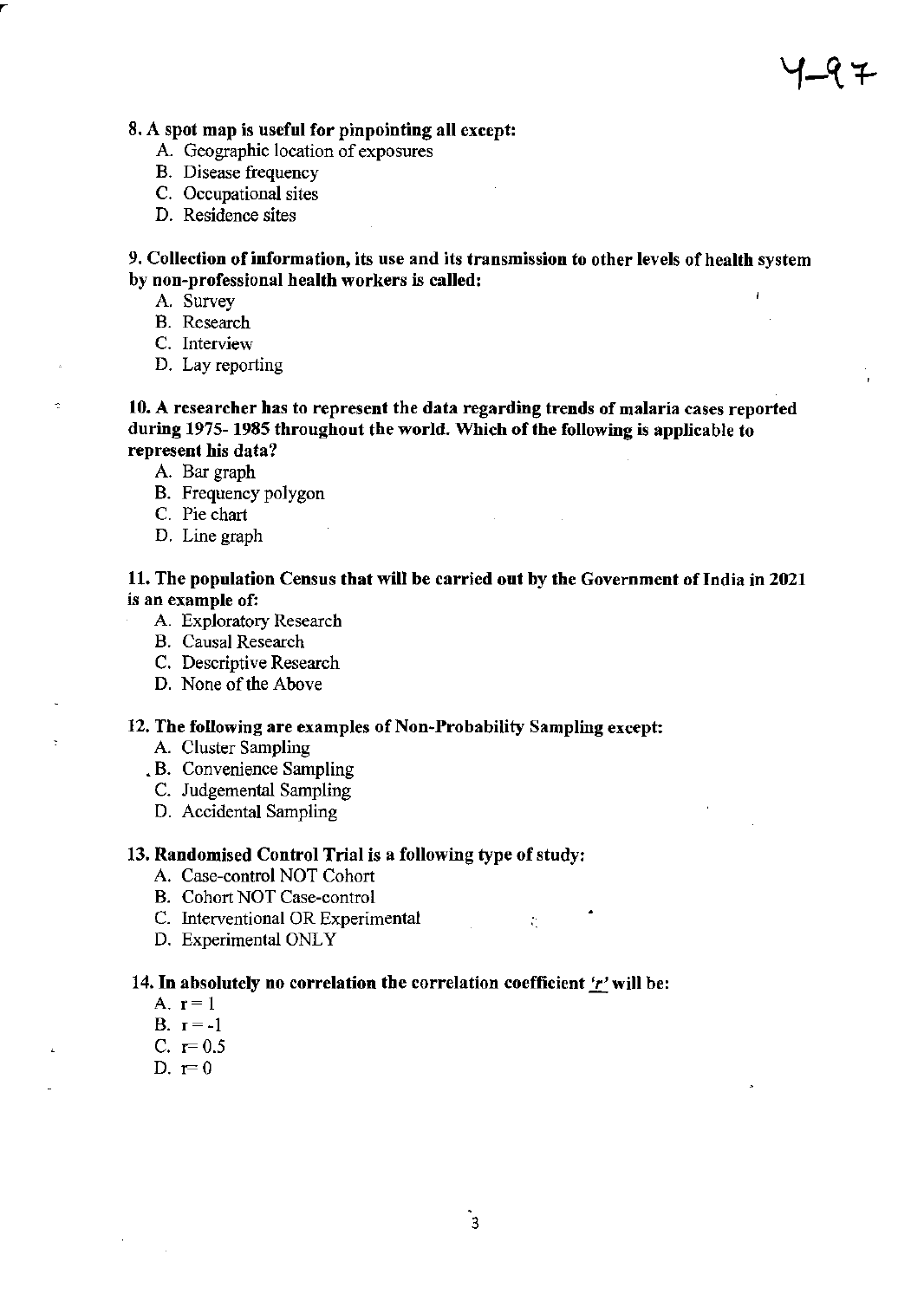#### 15. The temperature is usually measured in which scale:

- A. Ratio scale
- B. Nominal Scale
- C. Interval Scale
- D. Ordinal scale

16. Tuberculin test reaction of 10 boys is arranged in ascending order being measured in millimetres. Find the mean size of the reaction.  $3,5,7,7,8,8,9,10,11,12$ .  $\mathbf{r}$ 

- A. 7
- B. 8
- C. 9
- D. 10

17. Find standard Deviation of incubation period of small pox in 9 patients where it was found to be 14, 13, 11, 15, 10, 7, 9, 12 and 10.

- A. 3.12
- B. 1.93
- C. 2.54
- D.3.86

18. "Find mean days of confinement after delivery in the following series":

| Days of confinement | <b>No. of Patients</b> |
|---------------------|------------------------|
| 6                   | 5                      |
| 7                   |                        |
| 8                   | 4                      |
| 9                   | 3                      |
| 10                  | 2                      |
| A. 8.2              |                        |
| <b>B.</b> 8.6       |                        |
| C. 7.2              |                        |
| D. 7.6              |                        |

19. Mean height of500 students is 160 em and the SD is 5 cm following normal distribution. What is the Relative Deviate score (Z), for the students who will have height above 168 cm?

- A. 1.6
- B. 1.9
- C. 2.3
- D.2.6

20. Mean pulse rate of a population is believed to be 70 per minute with a standard deviation of 8. Calculate the minimum size of the sample to verify this, if allowable error  $E = 1$  at 5% risk.

'.

- A. 64
- B. 256
- C. 128
- D. 100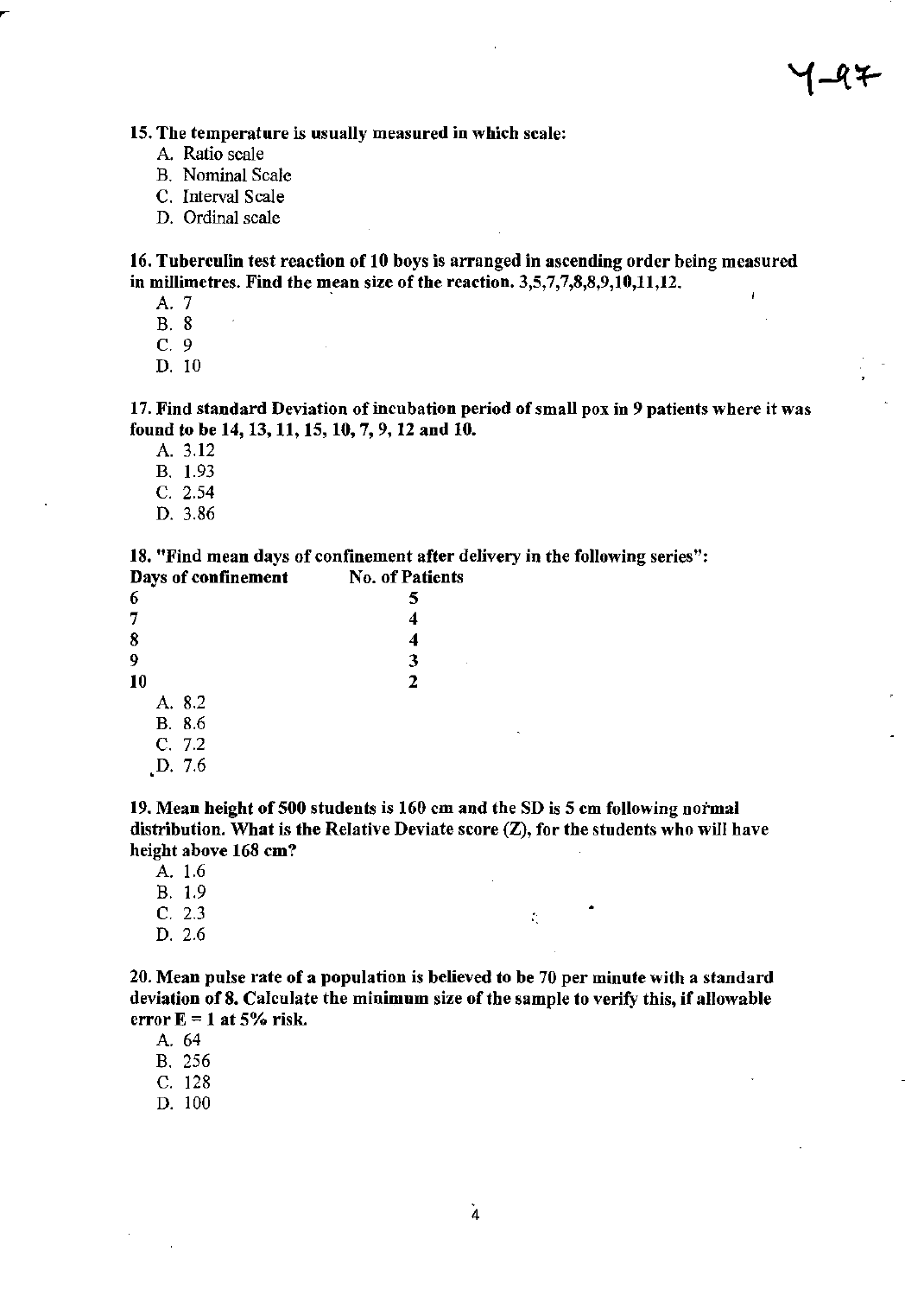21. Incidence rate in the last influenza epidemic was found to be 50 per thousand (5%) of the population exposed. What should be the size of sample to find incidence rate in the current epidemic, if allowable error is 0.01?

A. 100

B. 950

C. 1900

D. 7600

22. When three children are born one after the other, the possibility of getting  $t_{w0}$ female, one male babies is:

A. 37.5

B. 12.5

C. 25

D. 50

23. In a nutritional study, 100 children were given a usual diet and vitamins A and D tablets. After 6 months, their average weight was 30 kg with SD of 2 kg while the average weight of the second comparable group of 100 children who were taking the usual diet only was 29 kg with SD of 1.8 kg. Find the value of Z (Normal deviate) test?

A. 9.4

B. 1.4

C. 0.8

D. 3.7

24. When in a random sample of 100 children of a school, 25 had history of tonsillectomy and 60 of Whooping cough and 10 had both while 25 had neither whooping cough nor tonsillectomy. To find out the association between whooping cough and tonsillectomy, calculate the Chi square test value?

A. 2.1

B. 5.5

• C. 0.3

D. 3.4

25. COVID 19 cases were reported throughout the world during the year 2019 - 2020. These cases can be best represented by:

A. Line chart

B. Histogram

C. Pictogram  $\therefore$ 

D. Scatter diagram

26. Ten volunteers took a cholesterol lowering diet for.4 months and mean cholesterol levels were measured before and after the trial diet. The appropriate test of statistical significance for this trial will be:

A. Chi-square test

B. ANOVA

c. Paired t test

D. Unpaired t test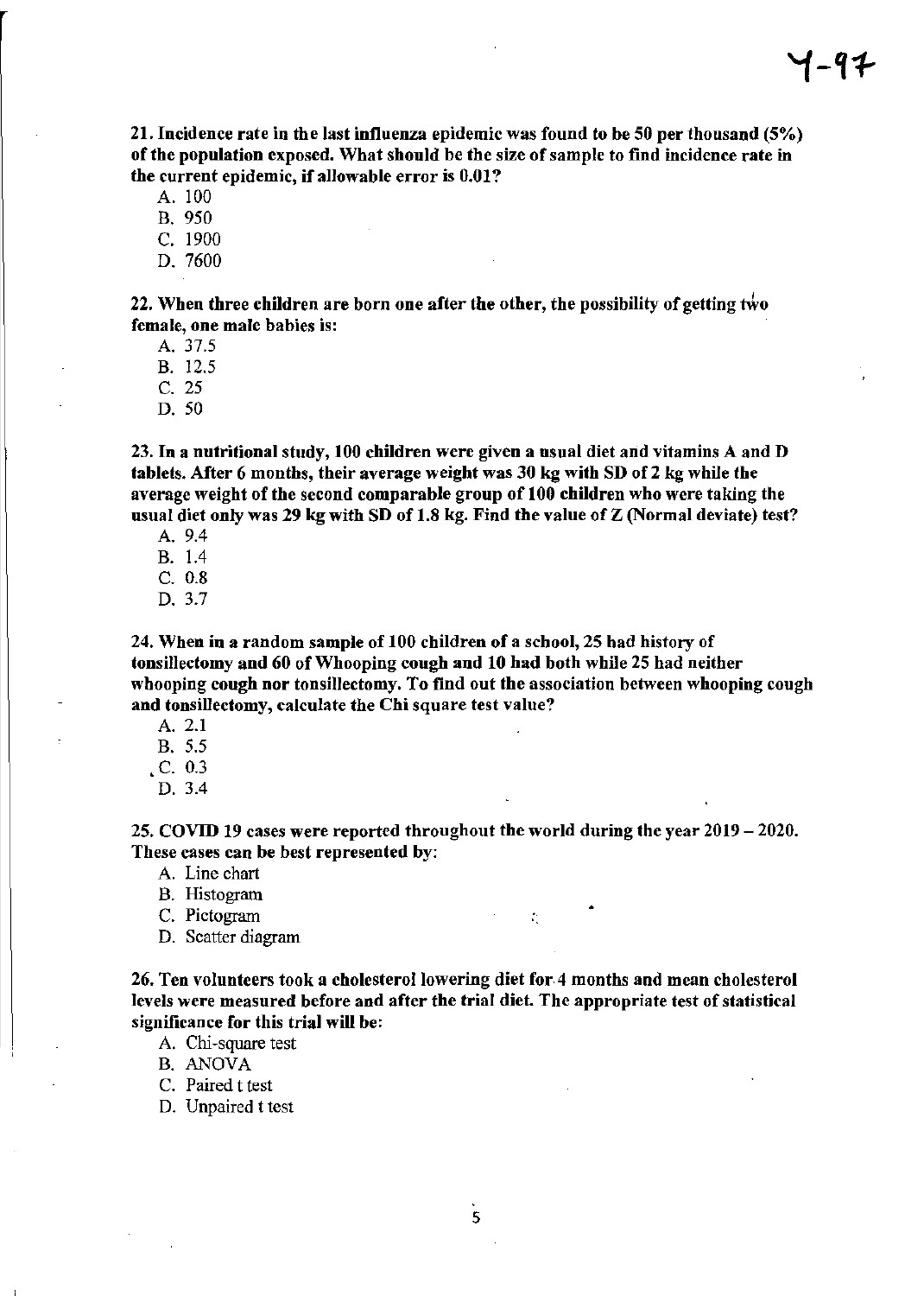27. Lower cut-off ofBMI for ovenveight as recommended for Asiau populations is:

- A. >25
- $B. >18.5$
- $C. >20.5$
- $D. >23$

28. Which measure is to be used while making comparisons using analytical techniques, between those who suffered, and those who did not suffer, though being a part of same source population, for testing the hypothesis in investigation of an epidemic?

- A. Attributable Risk Percent
- B. Odds ratio
- C. Relative risk
- D. Population Attributable Risk

# 29. All of the Following are true regarding Focus Group Discussion except:

- A. 6 12 participants who are willing to talk
- B. These participants should be as homogenous as possible with respect to their background characteristics
- C. There is a recorder who notes down the proceedings and draws the socio-gram
- D. Moderator leads the discussion

# 30. In general, screening should be undertaken for diseases with the following feature:

- A. Diseases with a low prevalence in identifiable subgroups of the population
- B. Diseases for which case fatality rates are low
- C. Diseases with a natural history that can be altered by medical intervention
- D. Diseases that are readily diagnosed and for which treatment efficacy has been shown to be equivocal in evidence from a nwnber of clinical trials

# 31. Hypothesis testing can be done by

- A. Inferential statistics
- B. Descriptive statistics
	- C. Data management
	- D. Data analysis

# 32. Uniting various qualitative methods with quantitative methods is known as

- A. Amalgamate
- B. Triangulation
- C. Unification
- D. Intertwine

# 33. refers to inferring about the whole population based on the observations made on a small part.

÷.

- A. Pseudo-inference
- B. Objective inference
- C. Inductive inference
- D. Deductive inference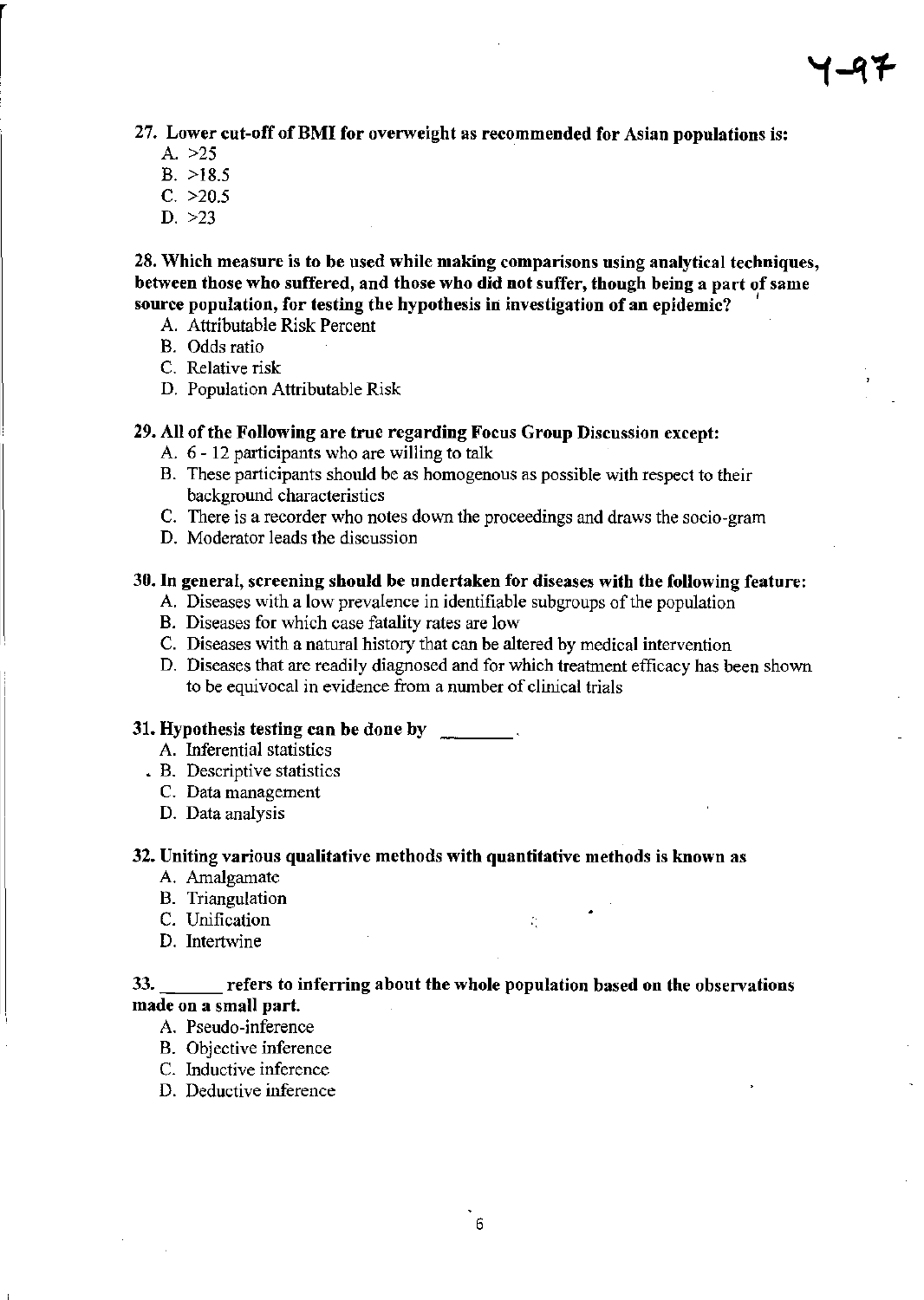34. If you find that someone else publishes work similar to yours before your project is completed, what could you do?

- A. Acknowledge it in your report and evaluate the study
- B. Change your hypotheses and aims
- C. Completely revamp your ideas so you are not replicating their study
- D. There is nothing you can do so do not mention it in your study

# 35. Which one of these characteristics would you expect not to give high test-retest reliability?

- A. Attitudes
- B. Intelligence
- C. Attention
- D. Dyslexia

#### PART II

36. Empirically verifiable observation is known as \_\_

- A. Theory
- B. Value
- C. Fact
- D. Statement

#### 37. The ethically reflective researcher will engage in------

A. Applying ethics in his/her research

B. Focuses on achieving the expected outcomes at any cost

- C. Is particularly bound by rules and standards
- D. Spends a lot of time in thinking of the possibilities

# 38. Type - 1 Diabetes is not characterized by:

- A. Abrupt onset of severe symptoms
	- B. It comprises up to 40% of all diabetes.
	- C. Onset below 30 years
	- D. Proneness to ketosis

#### 39. "Match the following cancer with an infection":

- 1. Cervix uteri a. Schistosoma haematobium
	-
- 
- 2. Lymphoid tissues  $\Box$  b. Helicobacter pylori :
- 3. Stomach c. Epstein-Barr virus
- 4. Urinary system d. Human Papilloma virus
	- A. I-d. 2-e, 3-b, 4-a
	- B. l-e, 2- a, 3-d, 4-b
	- C. 1-b, 2-d, 3-a, 4-c
	- D. I-a, 2-b. 3-e, 4-d

# 40. All of the following are major symptoms of Schizophrenia except:

- A. Hallucinations
- B. Cognitive symptoms
- C. Obsessions
- D. Delusions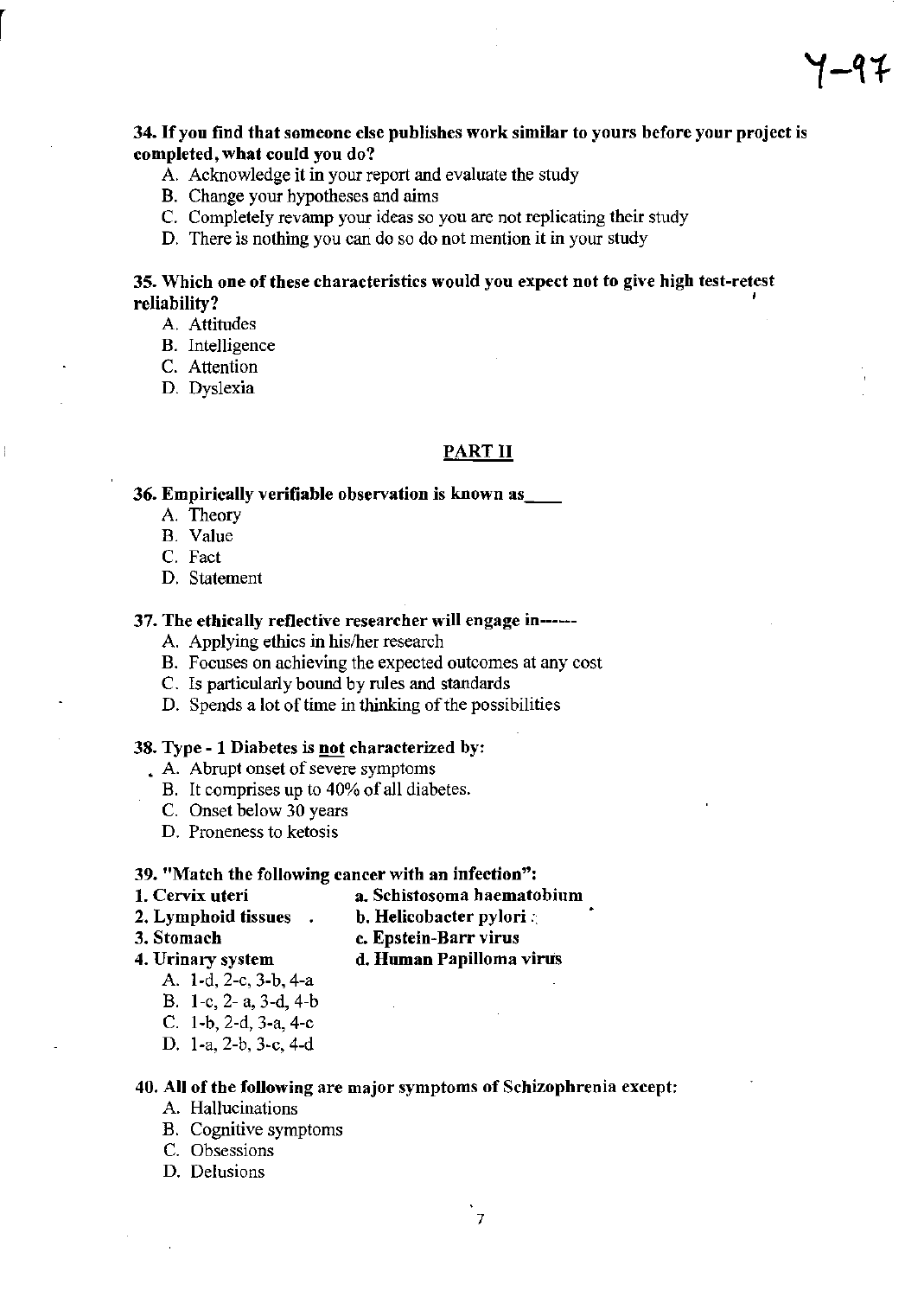# 41. The gold standard for diagnosis and assessment of Chronic Obstructive Pulmonary Disease (COPD) is:

1-97

- A. Chest X ray
- B. Clinical Examination
- C. Spirometry
- D. MRIChest

#### 42. Age related hearing loss is known as:

- A. Presbycusis
- B. Presbyopia
- C. Otitis Media
- D. Meniere's disease

### 43. "One health" approach includes all except:

- A. Access to vaccines, devices and medicines
- B. Food safety
- C. Control of Zoonosis
- D. Combating antibiotic resistance

#### 44. A \_\_\_\_\_\_ number of low- and middle-income countries face both extremes of malnutrition.

- A. lin5
- B. lin2
- C. 1 in3
- D. 1 in 4

#### 45. Globally  $\blacksquare$  number of people (children + adults) are overweight.

- A. 3.1 billion
- B. 4.4 billion
- C. 0.6 billion
- D. 2.3 billion

#### 46. Top most global cause of death in 2016 published in 2018-2019 is:

- A. Cancer
- B. Ischaemic Heart Disease
- C. Road Traffic Accidents
- D. Diarrheal Diseases

# 47. Health inequities are differences in health status or in the distribution of

between different population groups, arising from the social conditions in which people are born, grow, Jive, work and age.

.

- A. Health Resources
- B. Health Facilities
- C. Health Education
- D. Health Promotion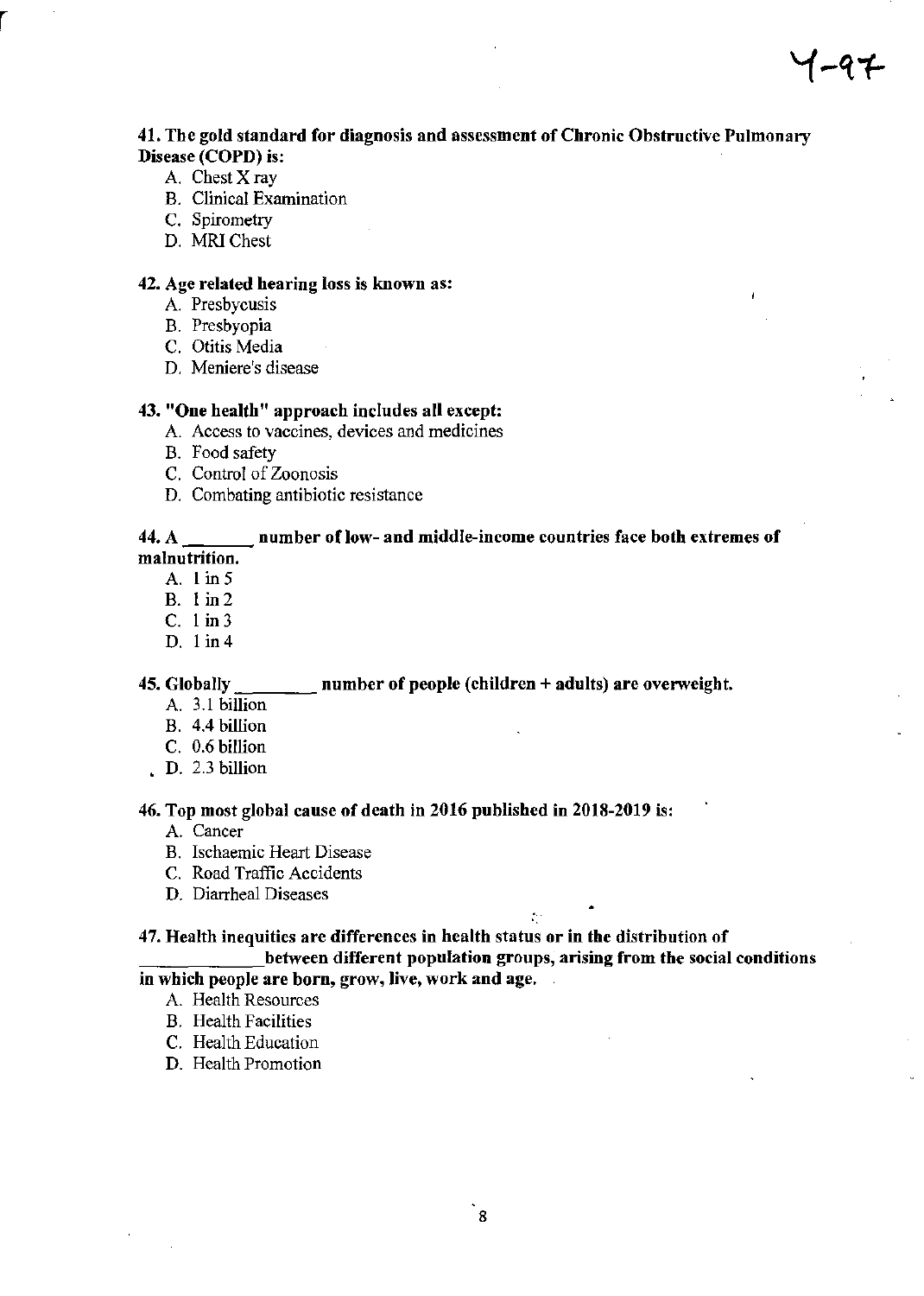#### 48. The Chief Scientist of World Health Organization is:

- A. Tedros Adhanom G
- B. Margaret Chan
- C. Chris Whitty
- D. Soumya Swaminathan

#### 49. WHO code of ethics and professional conduct includes all except:

- A. Integrity
- B. Justice
- C. Respect
- D. Accountability

# 50. was the leading cause of death among adolescents in 2016 globally as per the most recent report.

- A. Road Traffic Injuries
- B. Suicides
- C. HIV/AIDS
- D. Interpersonal violence

#### 51. About what fraction of the people in the world have chronic diseases that are vectorborne?

- A. 33%
- B. 25%
- C.75%
- D.50%

# 52. Diseases that are due mostly to environmental changes, increased population densities, and pollution that result from modernization in third world nations are referred to as:

- A. Diseases of poverty
- .S. Diseases of development
- C. Diseases of occupation
- D. Diseases of inequities

#### 53. Which of the following statements is true?

- A. The curing practices of any medical system may be effective in relieving pain and curing minor illnesses.
- B. Folk medicines and curing practices have no curative powers and are based purely on superstition.
- C. III people rarely get well without the help of a medical doctor or folk curer.
- D. Superstitious practices does supplement folk medicine and medical systems

#### 54. What is the job of an ethno-pharmacologist?

- A. To treat patients
- B. To discover new effective drugs
- C. To dispense drugs at their doorstep
- D. To dispense drugs only at the pharmacy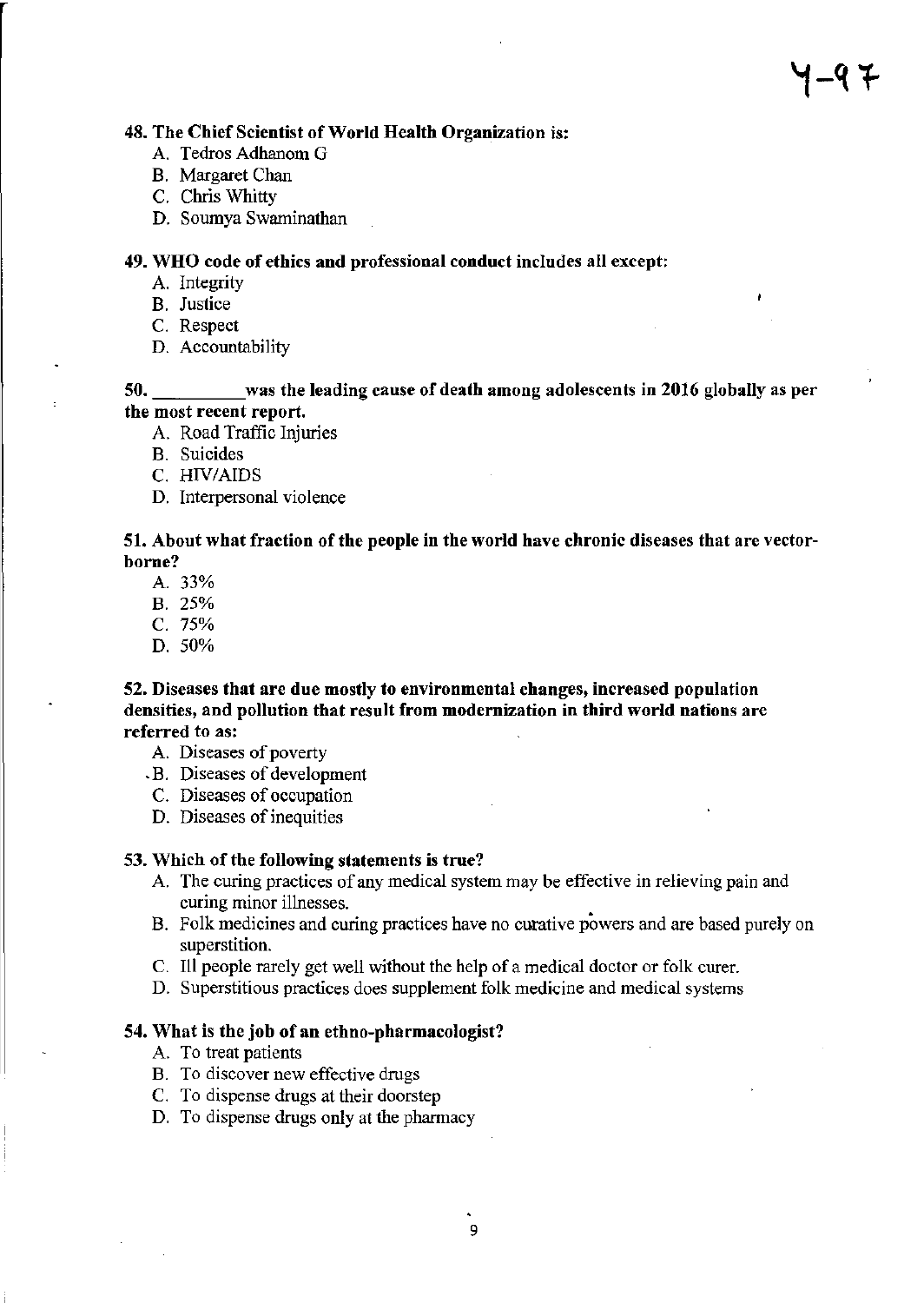# 55. Public health surveillance includes which of the following activities except:

- A. Soliciting case reports of persons with symptoms compatible with SARs from local hospitals
- B. Creating graphs of the number of dog bites by week and neighbourhood
- C. Diagnosing whether a case of encephalitis is actually due to Corona virus infection
- D. Writing a report on trends in seat belt use to share with the state legislature

# 56. Using purgatives on a regular basis is harmful to health. Which deficiency does it cause?

- A. Sodium
- B. Zinc
- C. Potassium
- D. Iodine

# 57. This is true of Human Rights exceph

- A. Are guaranteed by international standards
- B. Are legally protected
- C. Protect individuals and groups
- D. Can be waived or taken away

#### 58. The "Right to Health" means:

- A. The Right to be Healthy by all irrespective of any discrimination
- B. Policies & plans to make available and accessible health care for all
- C. The Right to Emergency health care services
- D. Access to Expensive Health Services for poor

#### 59. The correct Pathway to transition & dissemination in public health is:

- A. Change, Discovery, Translation and Dissemination
- B. Discovery, Dissemination, Change and Translation
- C. Discovery, Change, Translation and Dissemination
- D. Discovery, Translation, Dissemination and Change

#### 60. Pick out the most appropriate statement related to Leprosy:

- A. Also called as Koch's disease
- B. Highly contagious, curable, can be transmitted vertically
- C. Caused by mycobacterium, quick diagnosis by culture studies and curable

.

D. Also called as Hansen's disease

# 61. The optimal levels of Fluoride in drinking water is:

- A. *0.5* to 1.3 ppm
- B. 1-IOppm
- C. >10 ppm
- D. *<0.5* ppm

#### 62. Which condition is not an example of Anaphylaxis?

- A. Bee Sting
- B. Nuts
- C. Fish
- D. Asthma